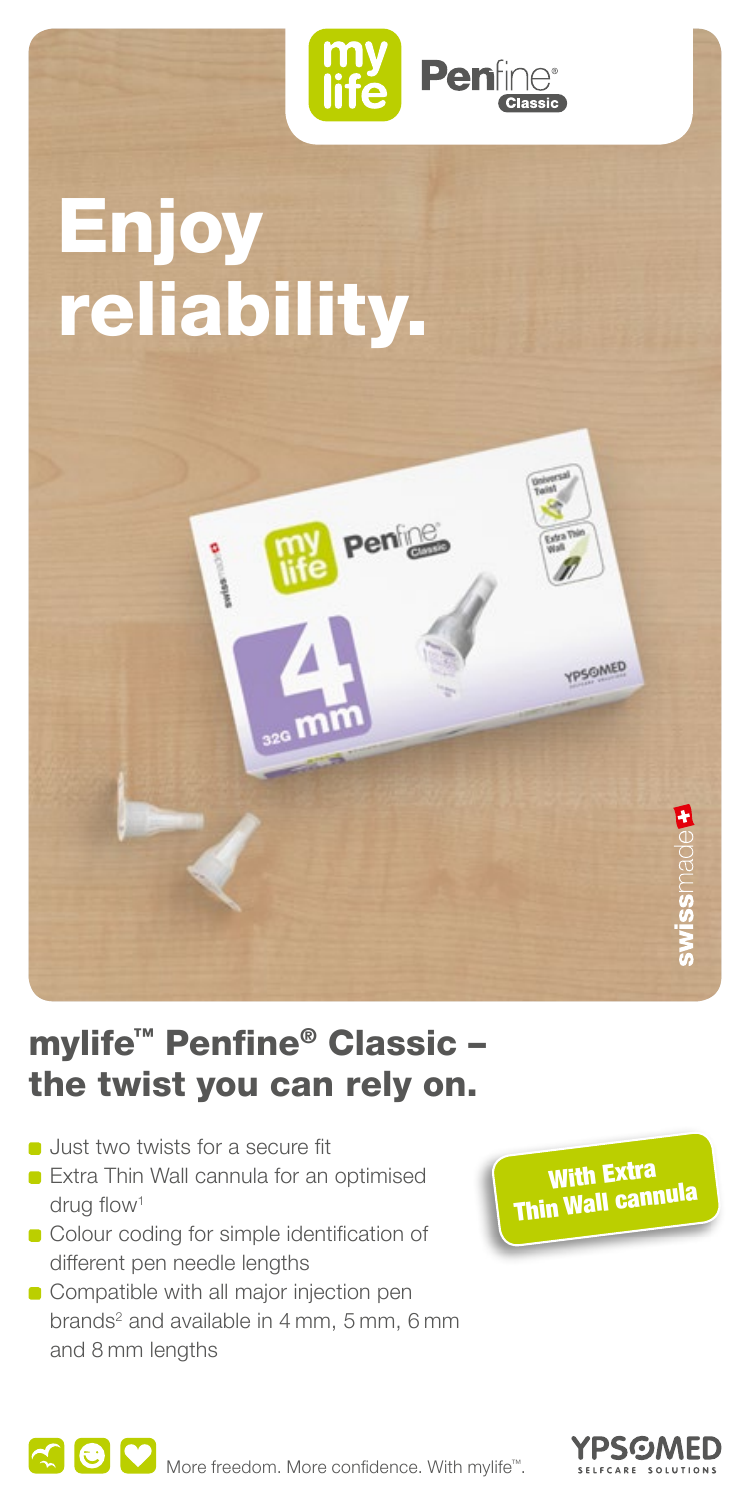

#### **Larger inner diameter with an unchanged outer diameter3**





- **Improved medication through greater flow rate<sup>1</sup>**
- Due to the larger inner diameter of the cannula, less force is required when pushing the injection button<sup>1</sup>
- Supports the simple delivery of highly concentrated insulins from 200 Units/mL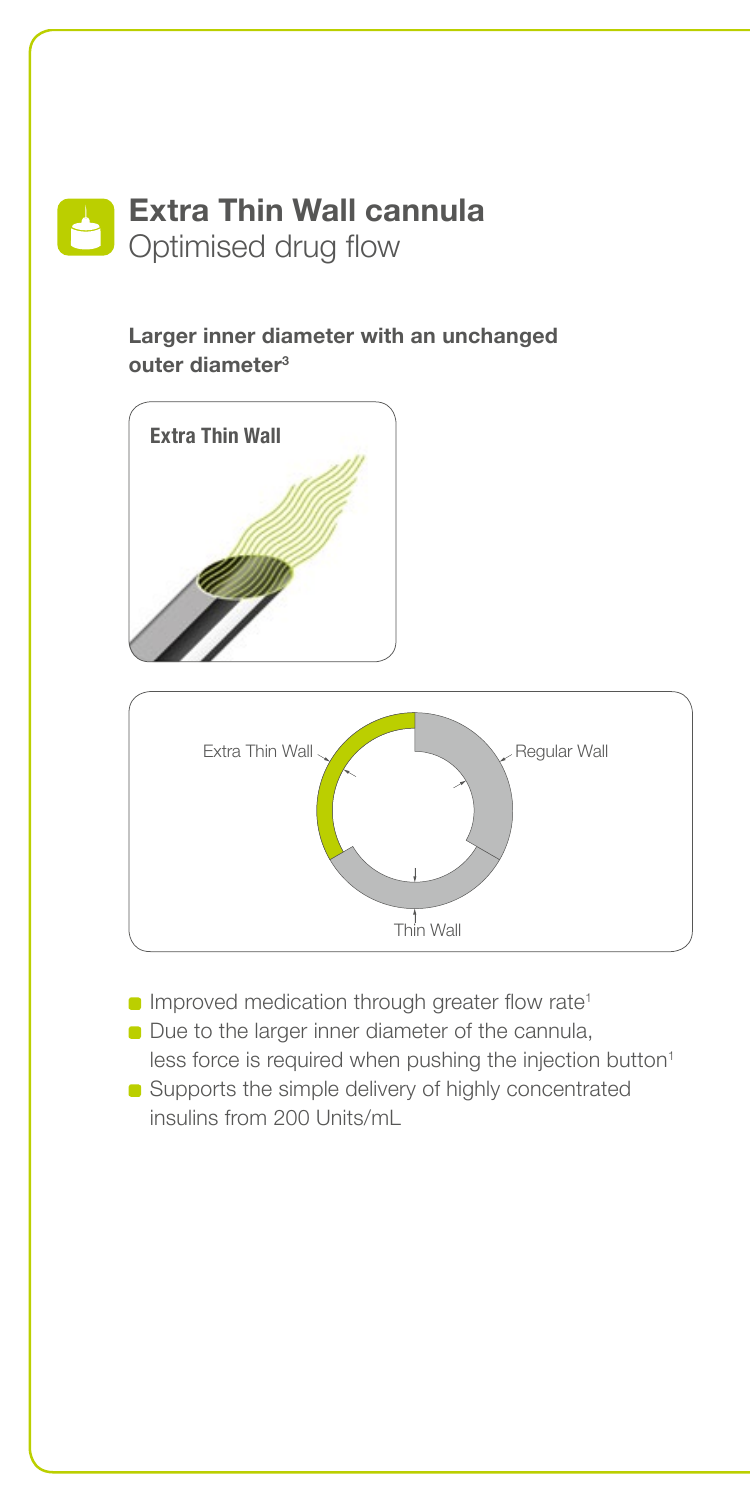



### **Premium quality features** Experience reliable comfort



Advanced quality medical cannula: the 4 mm and 6 mm pen needles have a fine 32G cannula. High precision 3-bevel and premium polished pen needle tip.



The special treatment removes unevenness, prevents fraying of the ground edge and enables a smooth injection.



Special silicone surface treatment enables constant gliding characteristics and smooth penetration.



External protective cap with good grip. Free tear-off tab allows the sealing foil to be removed quickly.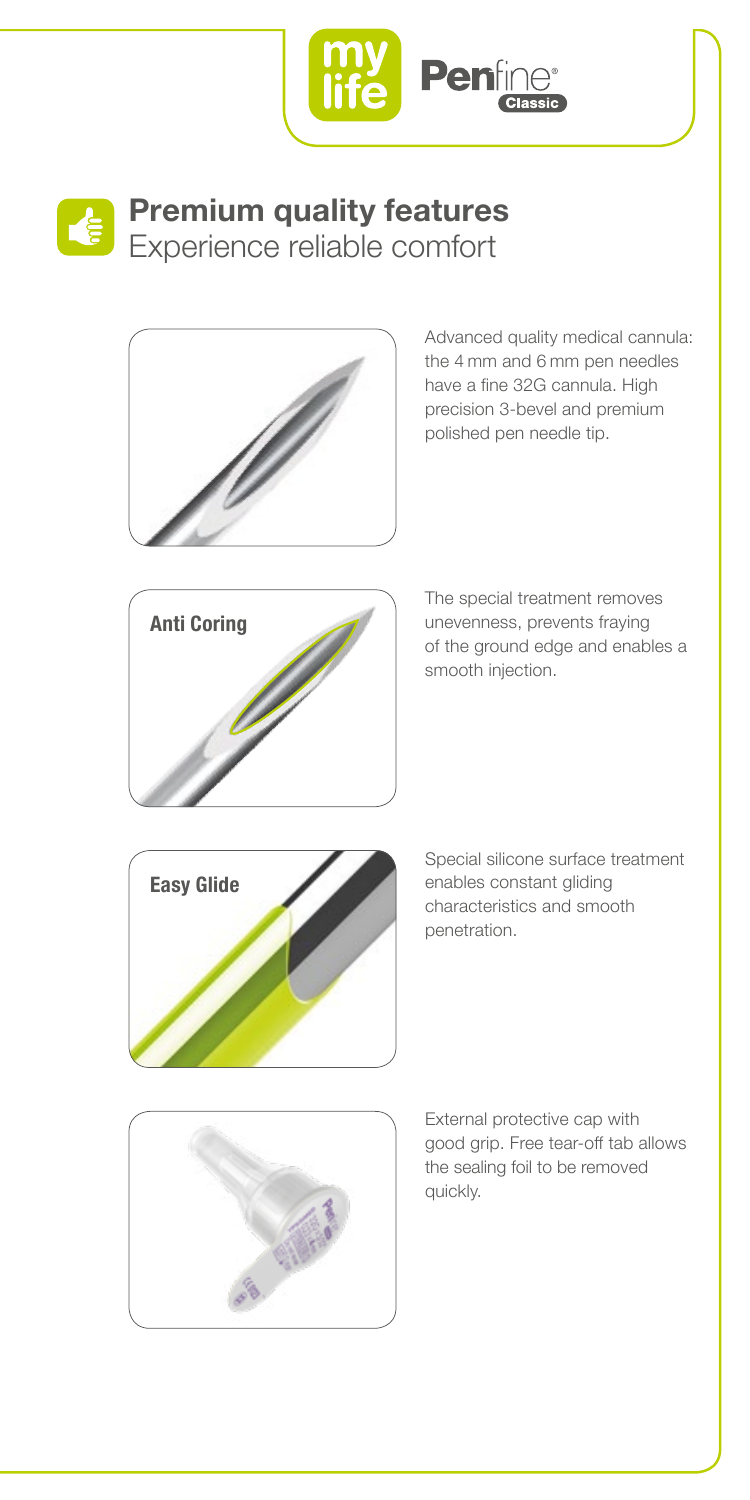

## **Just two twists for a secure fit**

The intuitive way to attach the pen needle<sup>2</sup>



Twist the pen needle onto the injection pen.



Make sure you do not tilt the pen needle while twisting it onto the injection pen.



Dual thread allows fast and easy fixation.



Universal twist to fit all major injection pen brands.2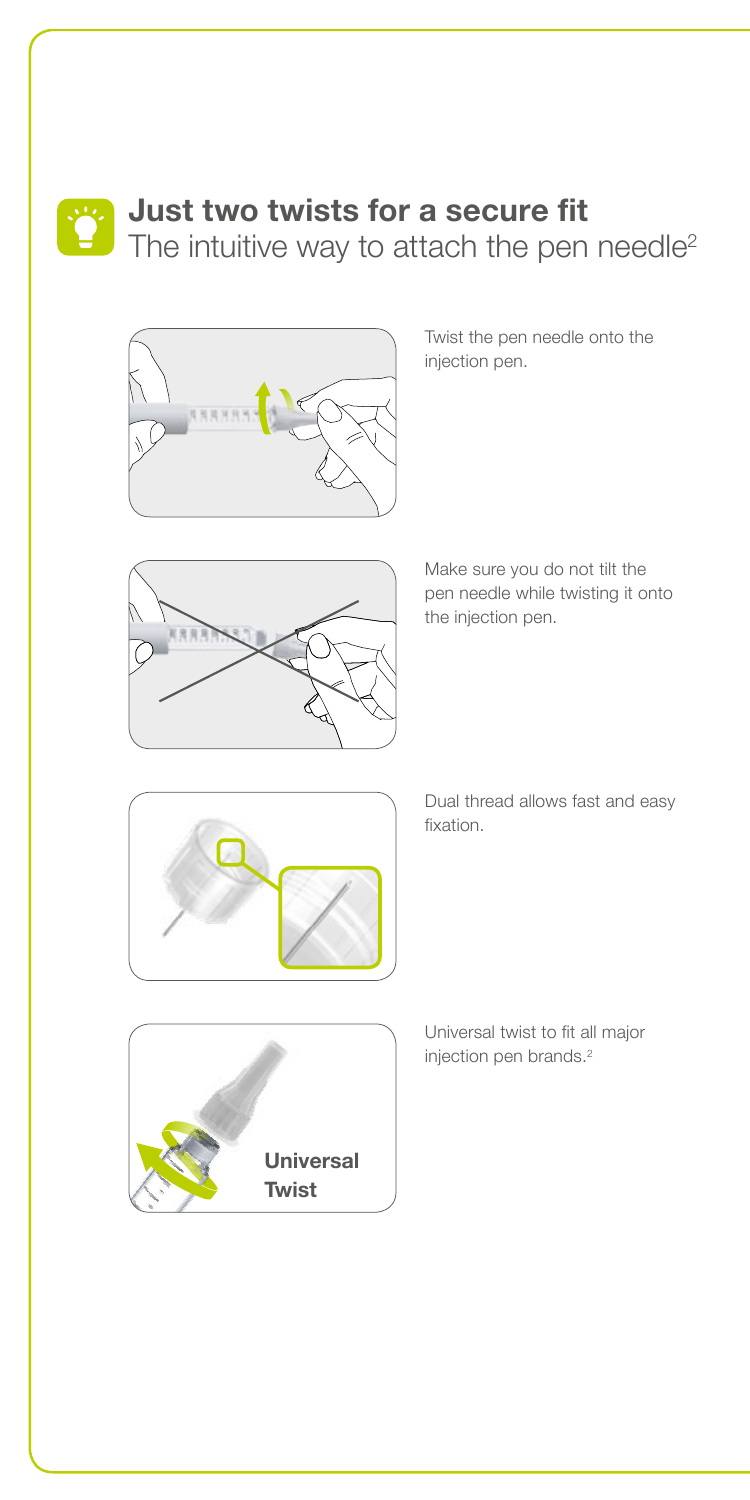

#### **Short pen needles** Reliable subcutaneous injection

To achieve a good insulin dose effect, it is essential to inject the insulin into the subcutaneous fatty tissue (subcutaneous injection) and not into the underlying muscle. Injecting insulin into the muscle can lead to unexplained fluctuations in blood glucose values as well as to severe hypoglycaemia.

- Short pen needles reduce the risk of inadvertent injections into the muscle.
- 4 mm and 5 mm pen needles simplify the injection technique. Injections can often be given at a 90 degree angle without forming a skin fold (children, adolescents and slim adults should form skin folds).4
- **1** Skin (epidermis and dermis) **2** Subcutaneous fatty tissue **3** Muscle



4 mm and 5 mm pen needles often permit safe subcutaneous injections even without forming a skin fold. Follow the recommendations given by your diabetes advisor.



Long pen needles increase the risk of injecting into the muscle.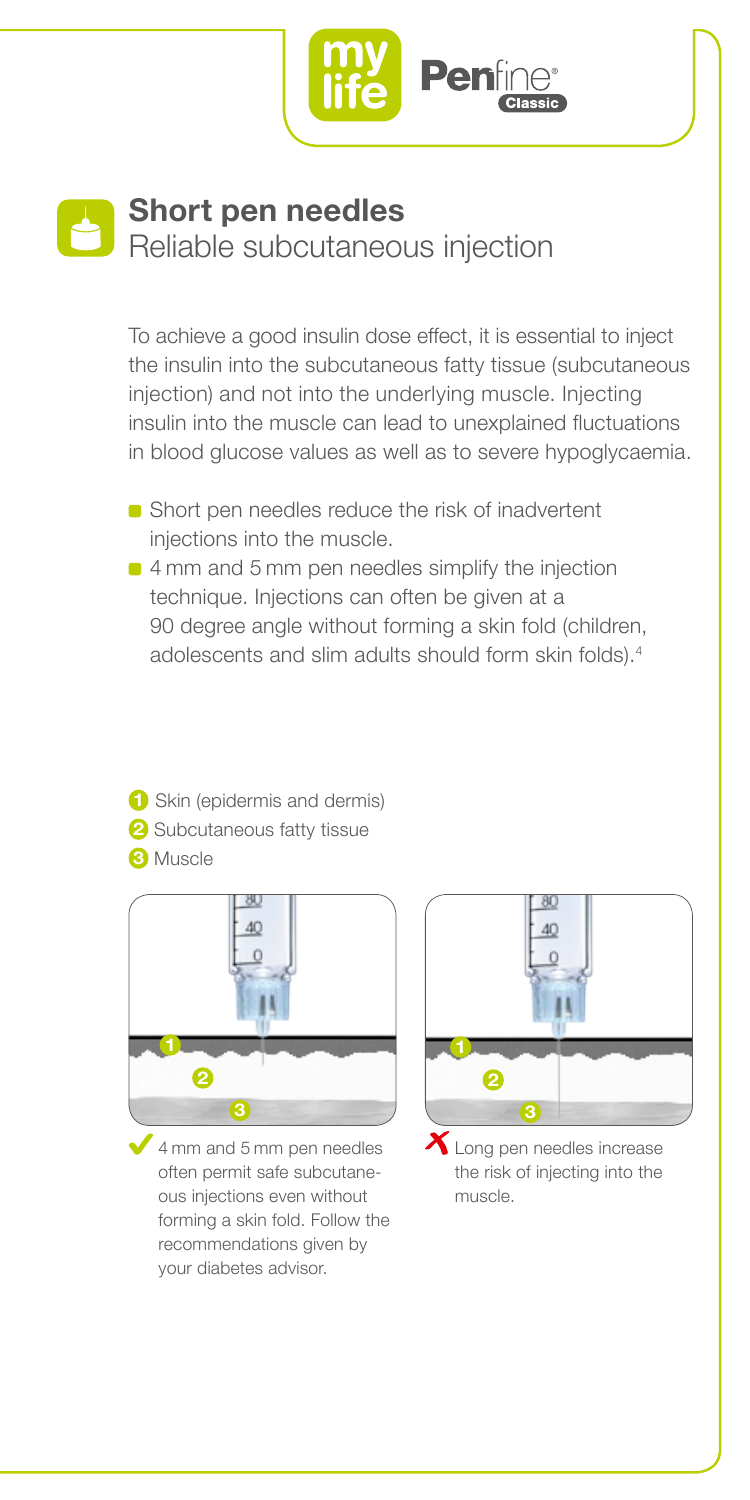### **Choosing the correct pen needle length**  User-friendly colour coding

The mylife™ Penfine® Classic pen needle with 3-bevel technology and Extra Thin Wall cannula is available in four different lenghts:



| <b>Product overview</b>                      |            |                                        |            |
|----------------------------------------------|------------|----------------------------------------|------------|
| Item                                         | Contents   | Cannula diameter                       | Needle tip |
| mylife™ Penfine®<br>Classic 4 mm             | $100$ pcs. | 32G/0.23 mm.<br><b>Extra Thin Wall</b> | 3-bevel    |
| mylife™ Penfine®<br>Classic 5 mm             | $100$ pcs. | 31G/0.25 mm.<br>Extra Thin Wall        | 3-bevel    |
| mylife <sup>™</sup> Penfine®<br>Classic 6 mm | $100$ pcs. | 32G/0.23 mm,<br>Extra Thin Wall        | 3-bevel    |
| mylife™ Penfine®<br>Classic 8 mm             | $100$ pcs. | 31G/0.25 mm.<br>Extra Thin Wall        | 3-bevel    |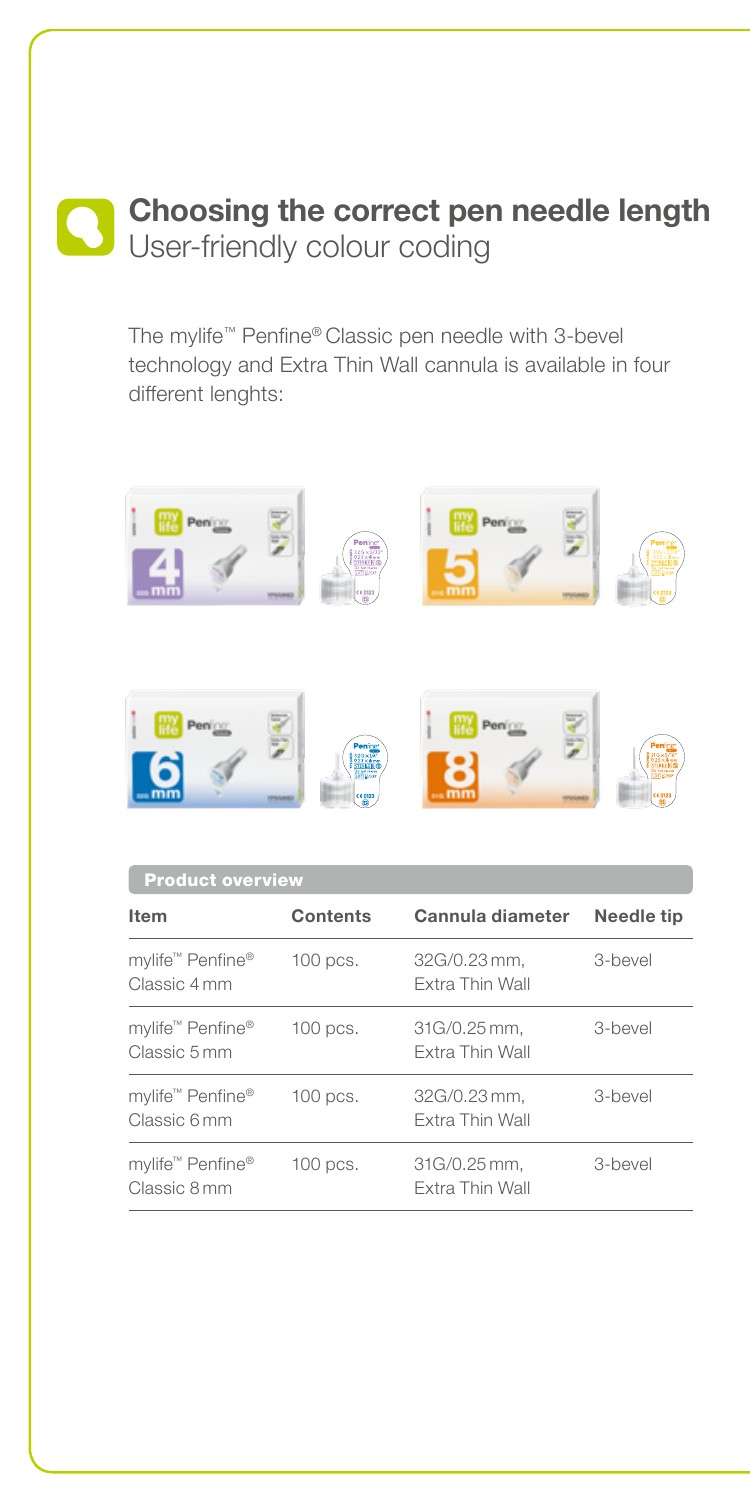



Attach a new pen needle before each injection to avoid infections and other problems caused by dirty, blunt or clogged pen needles.



This symbol on the pen needle box indicates that they are **single-use products**.



mylife™ Penfine® Classic pen needles are tested in accordance with ISO11608-2:2012. They are fully functional when used with the injection pens listed on the website and on the mylife™ Penfine® Classic pen needle box.

#### **Fits on the following injection pens:**

www.mylife-diabetescare.co.uk/pc/pen-compatibility

- **1** Aronson R. et al.: Effects of Extra-Thin Wall Needle Technology on Preference, Confidence, and Other Patient Ratings, Clinical Therapeutics, 35(7):923-933, 2013.
- **2** See pen needle box our website www.mylife-diabetescare.com.
- **3** Cannula tube made of stainless steel for the manufacture of medical devices ISO 9626:2016.
- **4** Follow the recommendations given by your diabetes advisor.